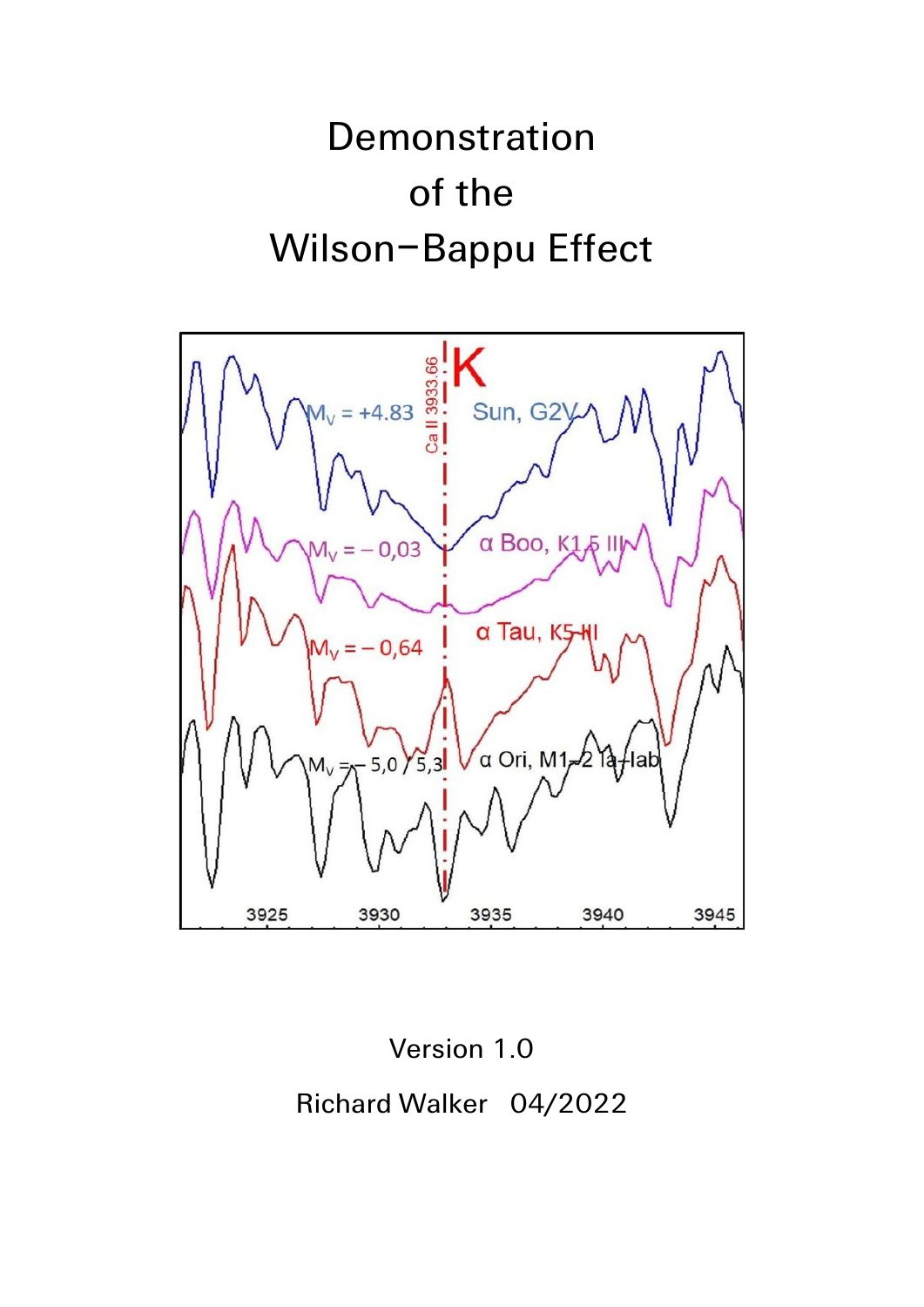# **Content**

| 1              |                                                                         |  |
|----------------|-------------------------------------------------------------------------|--|
| $\overline{2}$ |                                                                         |  |
| 3              |                                                                         |  |
| 4              |                                                                         |  |
| 5              |                                                                         |  |
| 6              |                                                                         |  |
| 6.1            |                                                                         |  |
| 6.2            |                                                                         |  |
| 6.3            |                                                                         |  |
| 6.4            |                                                                         |  |
| 6.5            |                                                                         |  |
| 6.6            |                                                                         |  |
| 6.7            |                                                                         |  |
| $\overline{7}$ |                                                                         |  |
| 8              | Expansion of the WBR Method to Estimate the Surface Gravity.  9         |  |
| 9              | Spectroscopic Determination of Luminosity for Early Spectral Classes  9 |  |
| 10             |                                                                         |  |

Cover photo: Central emissions in the core of Fraunhofer K absorptions.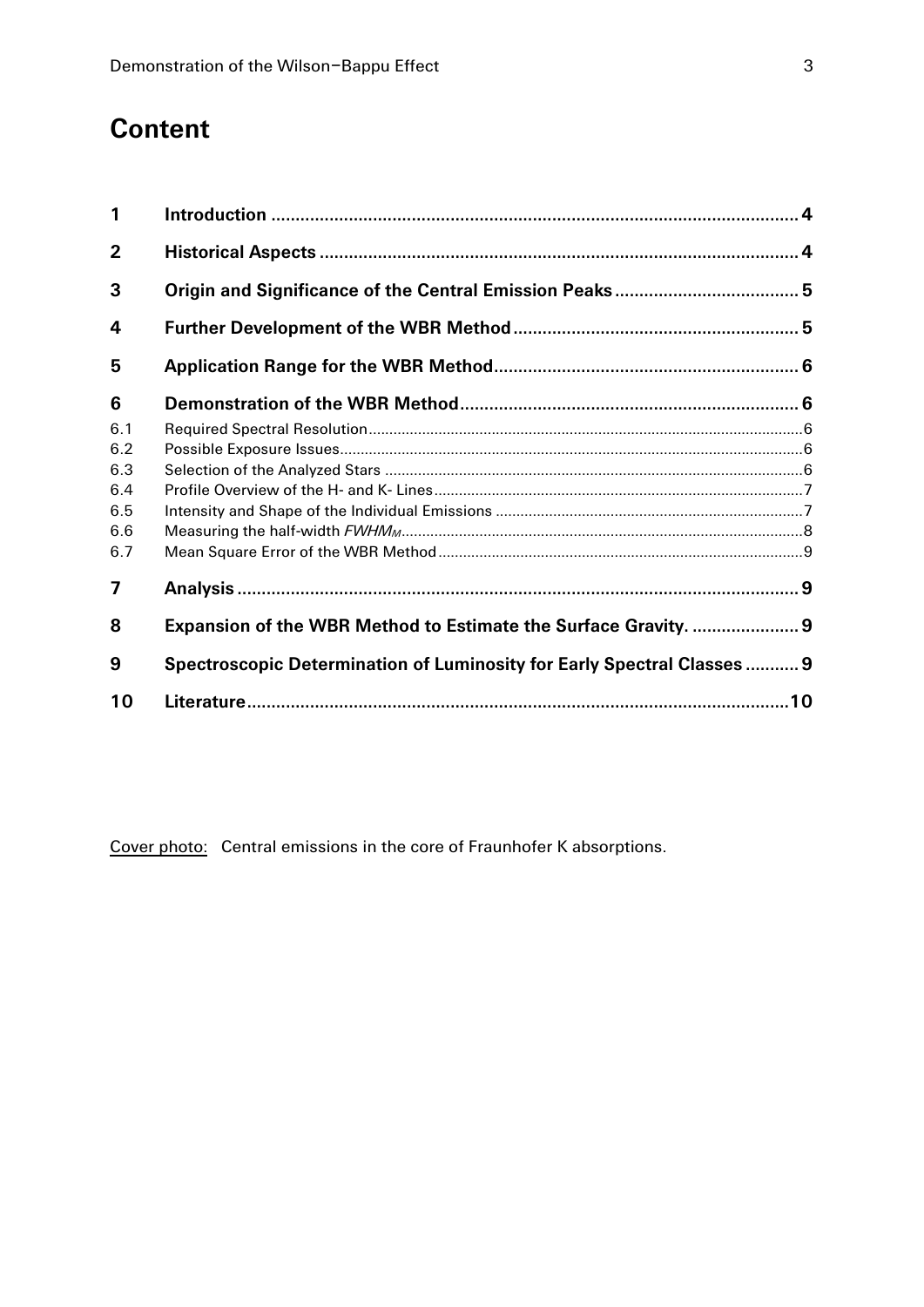# **1 Introduction**

Focused on practical astro-spectroscopy, this topic has already been covered in the book Spectroscopy for Amateur Astronomers... [8] and will be supplemented and expanded here. The goal is a more detailed presentation of the method, as well as a purely qualitative demonstration of the Wilson-Bappu effect, without any scientific ambition.

# **2 Historical Aspects**

In late F- to M-class stars, in high-resolution spectra narrow double-peaked emissions appare in the center of the impressive Fraunhofer H and K absorptions (Ca II λλ 3968.5 and 3933.6 Å). In 1957, the American O.C. Wilson and the Indian M. K. Vainu Bappu discovered a correlation between the half-width of these emissions and the absolute visual magnitude of the star. The derived empirical method then soon focused on the shorter wavelength Kline because at the longer wavelength H-absorption the emission often appears contaminated by other signatures. Moreover, the K line, within the stellar chromosphere, originates at a slightly higher level [5].

Fig. 1 shows from the original paper of 1957 [1] a small section of the evaluated spectra, which have been photographically recorded by the observatories Mt. Palomar and Mt. Wilson. The star designations have been supplemented here afterwards.



Abb. 1 Extract from the spectra analyzed by Wilson and Bappu [1]

The modest quality of these historical spectral images, reproduced here as negatives, impressively demonstrates the technological progress that has taken place until today, from which also amateurs may benefit. At that time, the stellar spectra, appearing to be lineshaped, had to be widened during the entire photographic exposure time by permanently moving the photographic plate. The measurement of the lines was done with special microscope-like equipment. Here recognizable as faint light gray zones, are the broad absorption sinks of the H- and K- lines, as well as the different width of the central emissions.

At that time, Wilson and Bappu studied 185 stars of spectral classes G to M. Purely empirically, this resulted in the linear relationship between the absolute, visual luminosities MV and the decadic logarithms of the measured half-widths log  $W_0$ , adjusted for instrumental broadening (Fig. 2). This connection is referred to in the literature as the *"Wilson-Bappu Relationship"* and is abbreviated as *"WBR"*.

Note: The WBR must not be confused with the Wilson effect, discovered already in the 18th century by Alexander Wilson, explaining the depression, visible within the spots observed near the solar limb.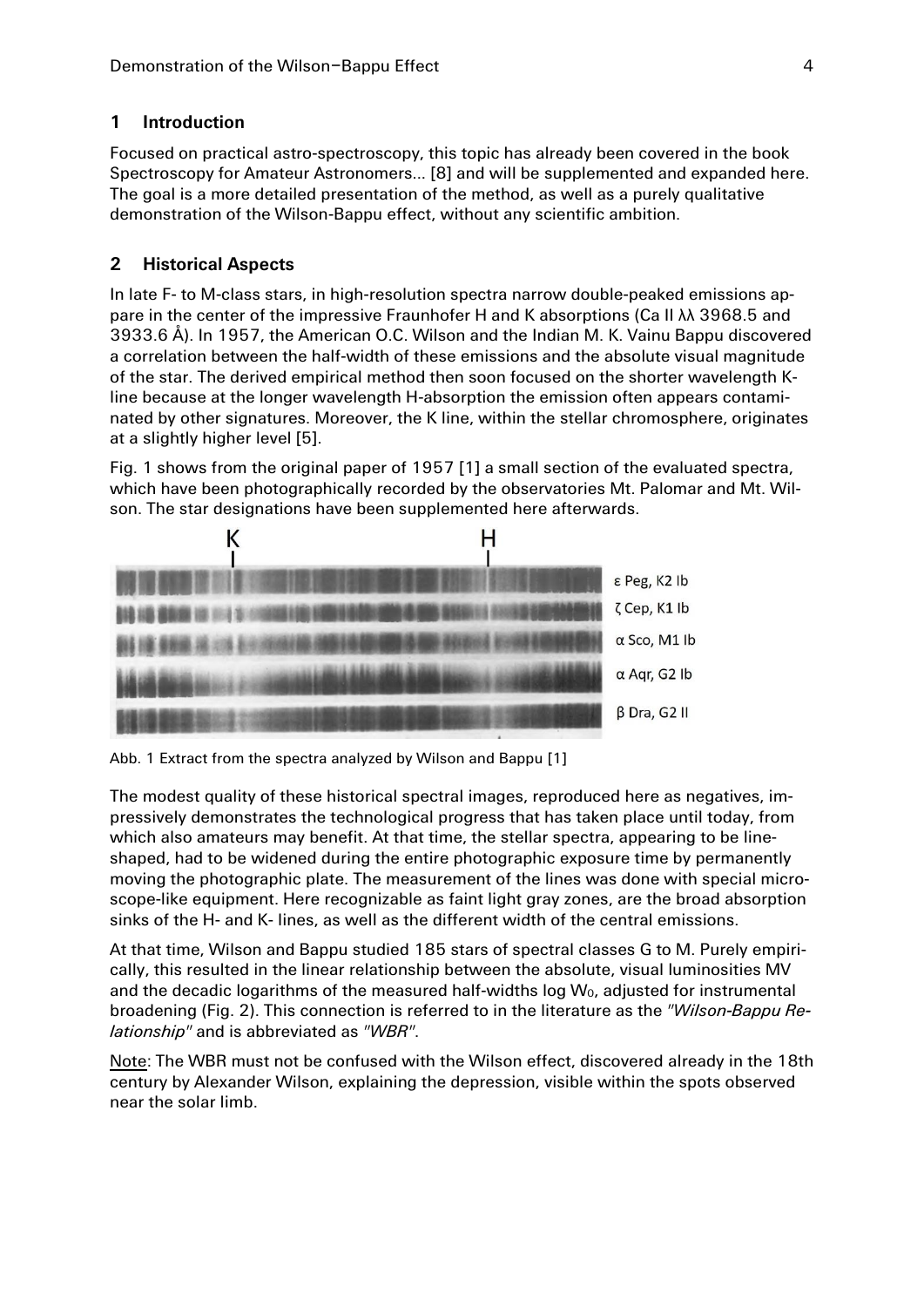Fig. 2 WBR: Empirical linear relationship between the visual luminosities  $M_v$  and the decadic logarithms log Wo. Excerpt from the original paper from 1957 [1].



M.W -6

#### **3 Origin and Significance of the Central Emission Peaks**

The H- and K-absorptions of the ionized calcium Ca II are in the visual spectral range by far the most intense signatures within the spectral classes G - K. These broad absorption sinks, appearing superimposed with numerous slender metal lines, are generated mainly in the stellar photosphere.

However, the central, narrow double-peak emissions are generated in the higher-level chromosphere and therefore appropriately called "chromospheric" lines [5]. Their half-widths allow conclusions about the velocity of the stellar wind, outflowing within this layer. These emissions usually show an asymmetric double-peak profile with a self-absorption dip in between, generated by cooler gas layers, located on higher levels. (Figs. 3, 4).

In addition to the WBR, further analysis options exist, for example evaluating the asymmetry of the double peak.

#### **4 Further Development of the WBR Method**

Up to now, an impressive amount of research has been invested in this method [4], because WBR is also suitable for distance estimation based on the distance modulus [8]. The method has been continuously refined, as well as adapted to instrumental advances of the CCD spectra. For the following demonstration, the recalibration of the WBR by G. Pace et al [2] is applied:

$$
M_V = 33.2 - 18.0 \log W_0 \quad \{1\}
$$

The measured half-width *FWHMM*, of a line with wavelength λ, must first be corrected from the instrumental broadening *FWHMInstr*. The corrected value *FWHMKorr* is obtained by formula {2} [8]: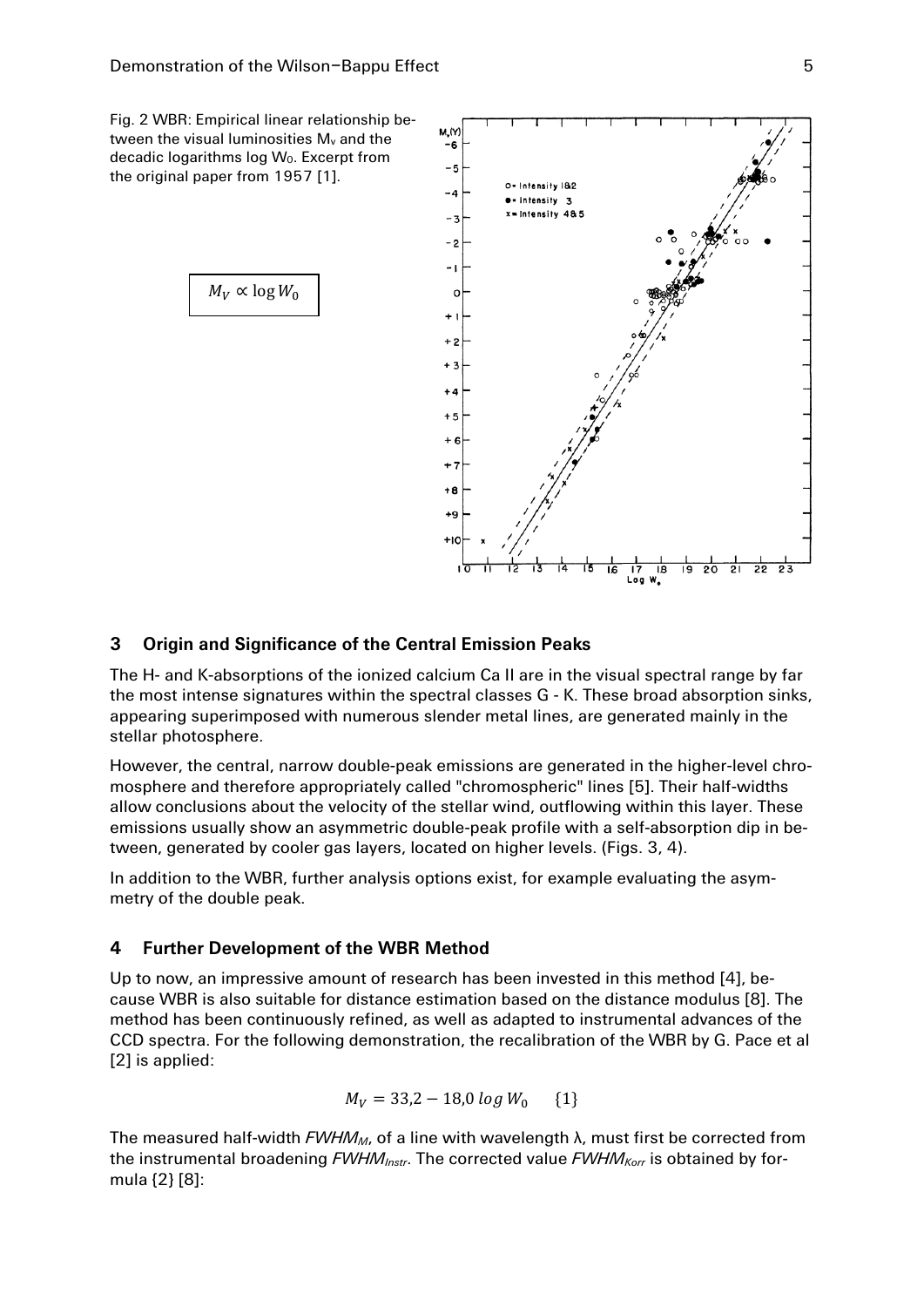$$
FWHM_{Korr} = \sqrt{(FWHM_M)^2 - (FWHM_{Instr})^2}
$$
 (2)

*FWHMInstr* is determined by the resolving power R of the spectrograph, i.e., the smallest possible width Δλ of a spectral signature at the wavelength λ that can still be resolved. If the R value of the spectrograph is known, *FWHMInstr* can easily be calculated with formula {4} [8].

$$
R = \frac{\lambda}{\Delta \lambda} \quad \{3\} \qquad FWHM_{Instr} = \frac{\lambda}{R} \quad \{4\}
$$

Finally, the resulting *FWHMKorr*, must be transformed into Doppler velocity [km/s] and is then denoted as  $W_0$  [8]:

$$
W_0 = \frac{FWHM_{Korr}}{\lambda} \cdot c \quad [km/s] \qquad \{5\}
$$

## **5 Application Range for the WBR Method**

The application of the WBR is limited to the late F- to M-class. Exclusively in this range, this spectral signature appears in such a way so it can be evaluated accordingly.

Further available for the WBR are the Mg II h- and k-lines in the UV range. However, these are inaccessible for amateurs and exclusively limited to space telescopes.

#### **6 Demonstration of the WBR Method**

#### **6.1 Required Spectral Resolution**

In order to make this signature visible, the spectral resolution must reach R>10'000. For the following experiments the directly coupled SQUES Echelle spectrograph was applied, here with a resolution of about 20'000. For this purpose, the variable slit width was set to about 50μm, striving for a compromise between resolution and exposure time. With presumably higher exposure effort, the Lhires III spectrograph equipped with the 2400 L/mm grating could also be suitable for this purpose. Professional investigations with the WBR are typically made with resolutions of  $R \approx 60'000$ .

#### **6.2 Possible Exposure Issues**

Particularly with high-resolution spectrographs, challenges may arise with respect to exposure. Recording of the H- and K- lines are often hampered by the massive drop in sensitivity of current CCD cameras within the UV range. In addition, the later the spectral class, the more the focus of the stellar radiation flux gets shifted to the infrared domain.

#### **6.3 Selection of the Analyzed Stars**

For a pure qualitative representation of this effect, four stars with very different luminosity classes have been selected:

- Class V The main sequence star Sun
- Class III Arcturus and Aldebaran on the Giant Branch
- Class I The Supergiant Betelgeuse

Their apparent luminosity allows with a C8 telescope and in acceptable quality, the highresolution recording of the H- and K-line. Spectroscopic multiple stars with relatively large secondary components have to be excluded, as they significantly affect the resulting luminosity. This includes e.g., the quadruple star Capella ( $\alpha$  Aur) with the two main components of the classes G5 III + G0 III. The spectral classes and the apparent visual magnitudes  $m_v$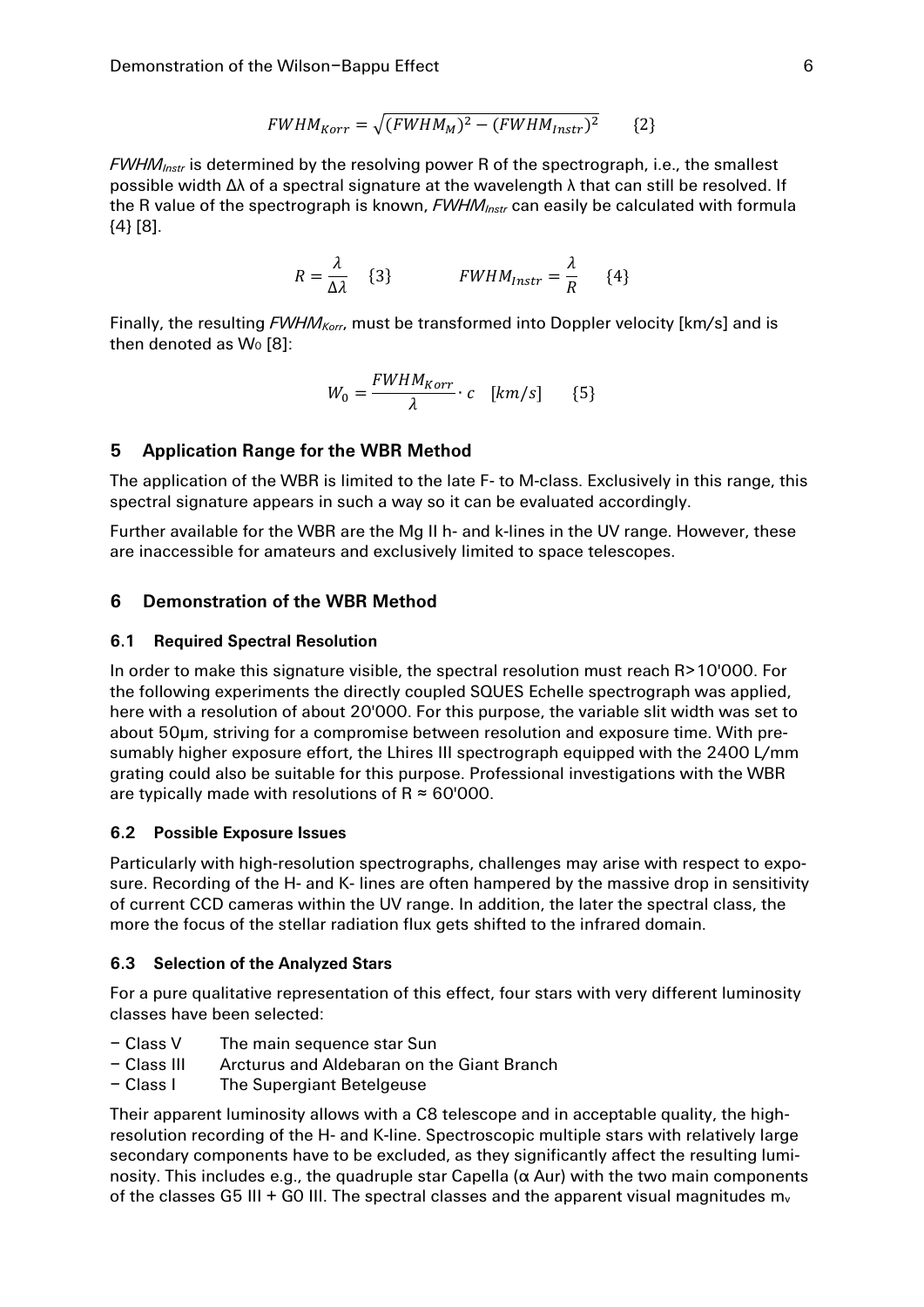are taken from the Simbad database  $[7]$ , the absolute magnitudes  $M_v$  from the corresponding Wikipedia articles.

| <b>Star</b>             | $m_v / M_v$                | Spectral class | <b>Remarks</b>                    |
|-------------------------|----------------------------|----------------|-----------------------------------|
| Sun                     | $-26,74/4,83$              | G2V            | Dwarf on the Main Sequence        |
| $\alpha$ Boo / Arcturus | $-0.05 / -0.3$             | $K1.5$ III     | <b>Red Giant</b>                  |
| α Tau / Aldebaran       | $0,86 / -0,68$             | K5 III         | Red Giant, long-term variable     |
| α Ori / Betelgeuse      | 0,42/<br>$-5.0$ bis $-5.3$ | M1-M2Ia-lab    | Red Supergiant, strongly variable |

#### **6.4 Profile Overview of the H- and K- Lines**

For the selected "program stars" Fig. 3 shows an overview of the spectral profiles in the area of the H and K lines. The order is from top to bottom, according to the increasing absolute luminosity. It starts at the top with the Sun ( $M_v$  = +4.83) and ends at the bottom with the unstable Betelgeuse ( $M_v \approx -5.0$  to  $-5.3$ ).

Independent of the spectral and luminosity class, the broadness and inclination of the absorption flanks, as well as the embedded metal lines, appear quite similar here. Relevant, however, is the clearly visible, and from the WBR postulated intensity increase of the central emission lines.



Fig. 3: Montage of the Ca II H- and K-lines for the Sun, Arcturus, Aldebaran, and Betelgeuse. For all profiles the course of the pseudocontinuum is rectified and the λ-shift corrected to the rest wavelength λ0.

#### **6.5 Intensity and Shape of the Individual Emissions**

The following can be seen in the highly zoomed line details of Fig. 4:

Sun: For the Sun, as a comparatively faint main sequence star, no emission can be detected because the spectral resolution of the spectrograph is here too low.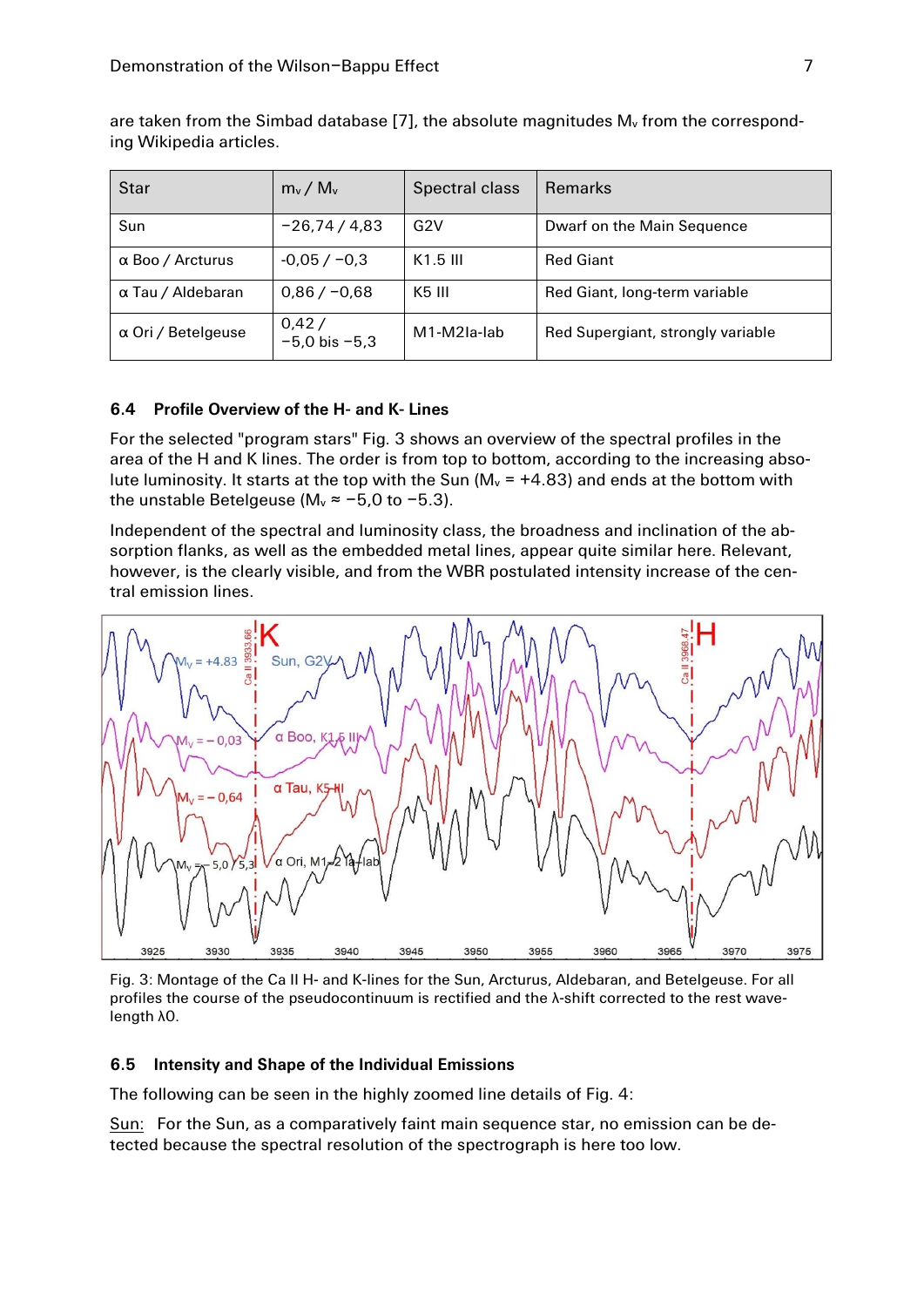Arcturus ( $\alpha$  Boo): In the K absorption of the Arcturus spectrum, there is a small, slightly asymmetric double-peak emission with a weak, central self-absorption dip between K2b and K2r. The short wavelength peak is here slightly more intense.

Aldebaran ( $\alpha$  Tau): According to the higher luminosity M<sub>v</sub>, the emission in the profile of Aldebaran is much more intense. It appears strongly asymmetric, i.e., the short wavelength peak is much weaker. Thus, the self-absorption dip between K2b and K2r appears strongly stretched.

Betelgeuse ( $\alpha$  Ori): The Supergiant Betelgeuse exhibits intense self-absorption here, flanked by two faint emission peaks K2b and K2r.

#### **6.6 Measuring the half-width** *FWHM<sup>M</sup>*

The measurement of *FWHM<sup>M</sup>* is done here according to the pattern of G. Pace et al [2]. According to this, the measurement marks are located halfway between K1b and K2b for the blue flank and between K1r and K2r for the red flank. Details can be seen in Fig. 4.

To measure the wavelengths, a grid with a resolution of 0.1 Å was projected onto the profile. With a strong zoom on the central emissions to be evaluated, the profile course inevitably appears polygonal, corresponding to a dispersion of approx. 0.2Å/pixel (Fig. 4 left). The course of the polygon was therefore smoothed here approximately to a Bezier curve by the PowerPoint function "Smooth point" (Fig. 4 right).



Fig. 4: Smoothing of the polygonal profile and 0.1 Å grid for measuring the half-widths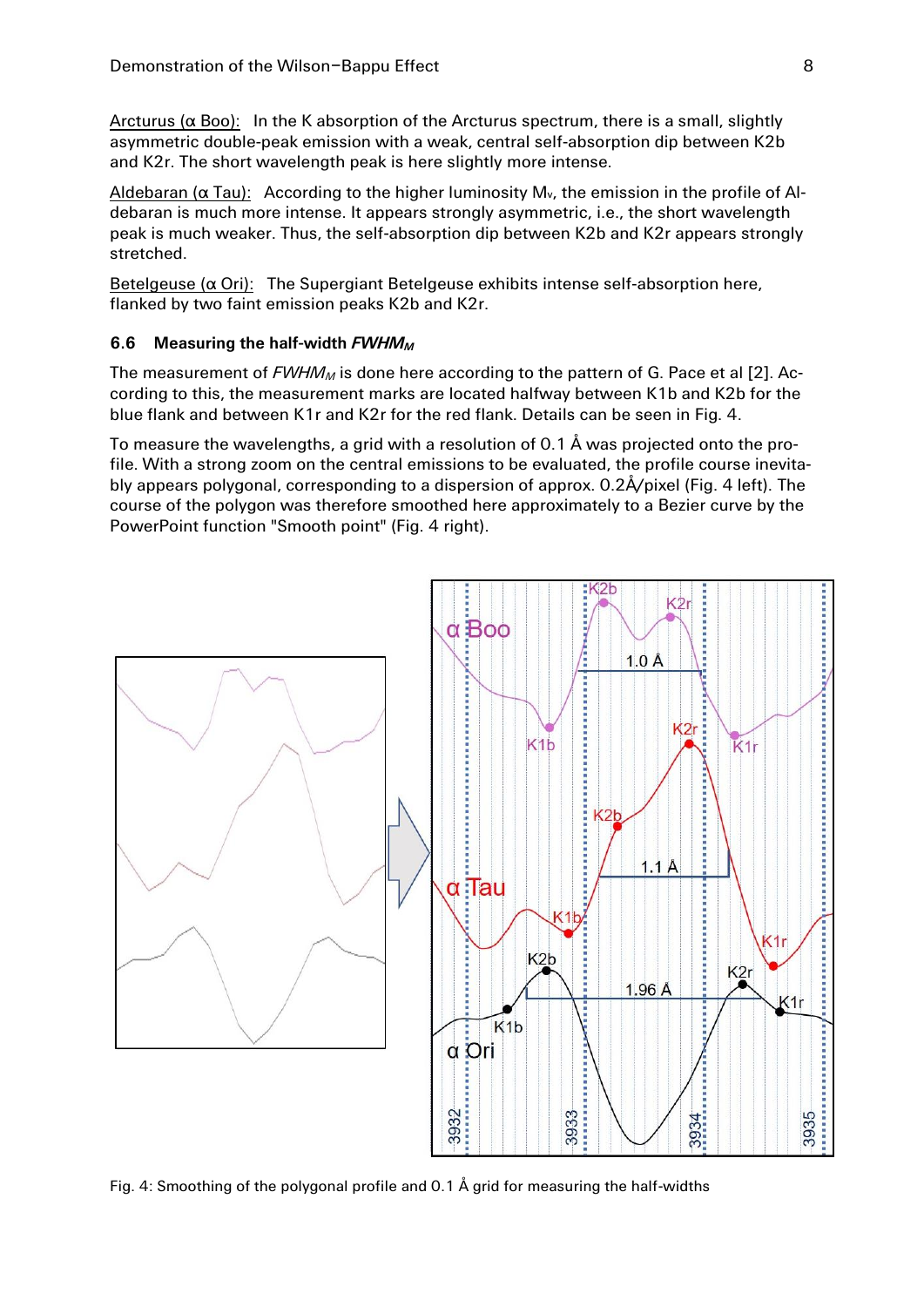# **6.7 Mean Square Error of the WBR Method**

According to [2] the mean square error of this method is indicated with 0.6 magnitudes.

# **7 Analysis**

With the profiles of Fig. 3 and 4 the rough qualitative demonstration of the WBR is already completed. Here follows just a rough attempt to quantitatively evaluate the profiles by the formulas {1} to {5}. However, the relatively low-resolution and the small amount of data, does not allow a serious analysis. The calculated values for Mv here are all somewhat higher compared to those published. Further with increasing absolute luminosity, the deviation becomes larger.

| <b>Star</b> | <b>FWHMM</b><br>[Å]         | <b>FWHM</b> Instr<br>[Å] | <b>FWHM</b> <sub>Korr</sub><br>[Å] | W <sub>0</sub><br>[km/s] | Mv<br><b>WBR</b> | Mv<br>published   | <b>Difference</b><br>[Mag] |  |
|-------------|-----------------------------|--------------------------|------------------------------------|--------------------------|------------------|-------------------|----------------------------|--|
| Sun         | <b>FWHMM</b> not measurable |                          |                                    |                          |                  |                   |                            |  |
| Arcturus    | 1,0                         | 0,2                      | 0,98                               | 75                       | $-0,5$           | $-0,3$            | 0,2                        |  |
| Aldebaran   | 1,1                         | 0,2                      | 1,08                               | 82                       | $-1,2$           | $-0,68$           | 0,52                       |  |
| Betelgeuse  | 1.96                        | 0,2                      | 1,95                               | 149                      | $-5,9$           | $-5,0/$<br>$-5,3$ | 0,9<br>0,6                 |  |

# **8 Expansion of the WBR Method to Estimate the Surface Gravity.**

In 2013, Sunkyung Park et al [3] showed that the Doppler velocity  $W_0$  of the WBR method can also be used to determine the surface gravity log g of a star [8]. This additionally requires the effective temperature T<sub>eff</sub> [8], which can be estimated from the spectral class [9]. It is calculated here as the decadic logarithm of the gravity g, expressed in cgs units  $[cm s<sup>-2</sup>].$ 

$$
\log g = -5.85 \log W_0 + 9.97 \log T_{eff} - 23.48 \quad \{6\}
$$

# **9 Spectroscopic Determination of Luminosity for Early Spectral Classes**

For the early spectral classes, the WBR method is not applicable. Valid from B0 - A5, the likewise empirical method according to Millward - Walker is available, which is based on the equivalent width EW of the Hγ-absorption [6], [8].